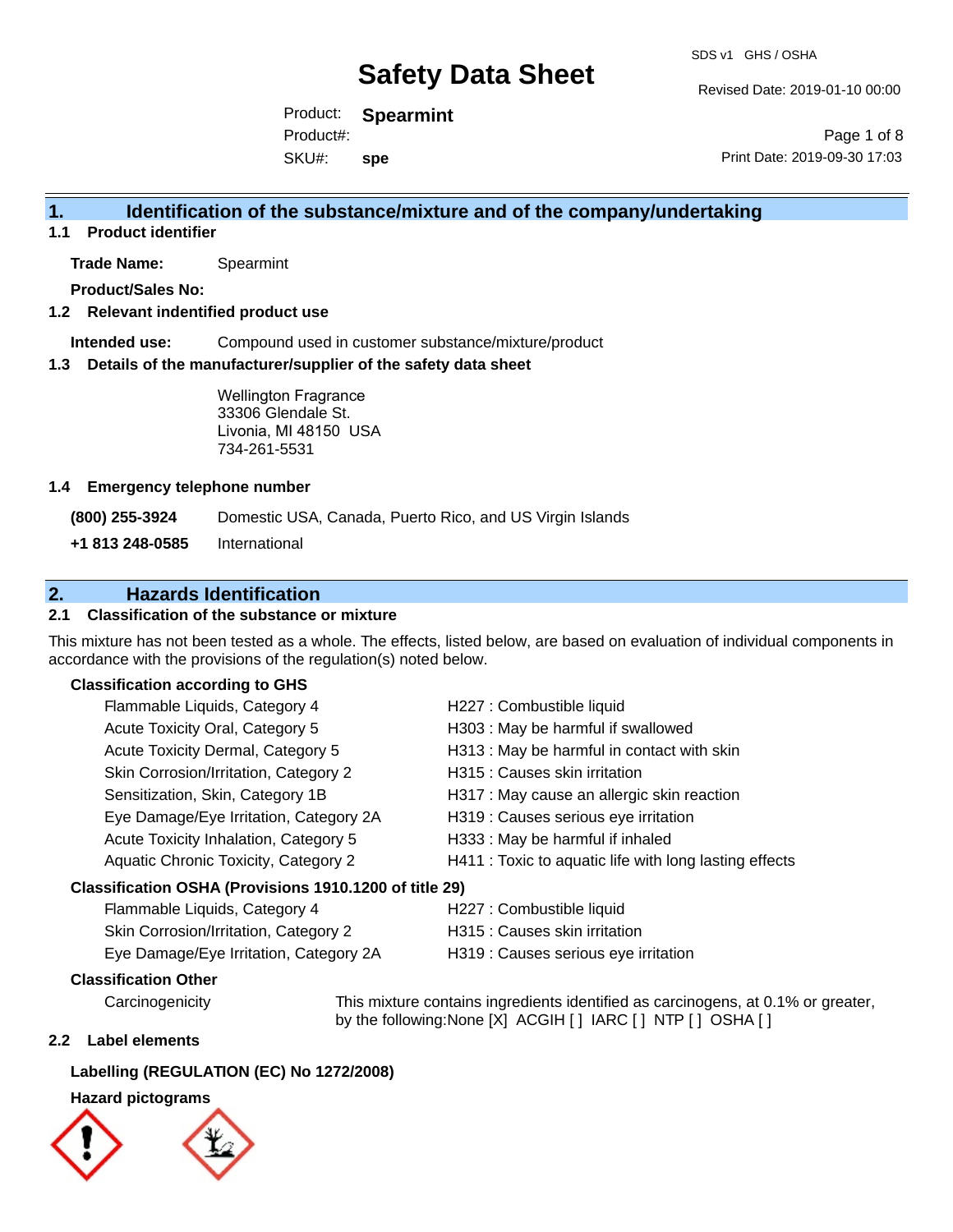Revised Date: 2019-01-10 00:00

Product: **Spearmint** SKU#: Product#: **spe**

Page 2 of 8 Print Date: 2019-09-30 17:03

| <b>Signal Word: Warning</b>     |                                                                                                                                       |
|---------------------------------|---------------------------------------------------------------------------------------------------------------------------------------|
| <b>Hazard statments</b>         |                                                                                                                                       |
| H <sub>227</sub>                | Combustible liquid                                                                                                                    |
| H303                            | May be harmful if swallowed                                                                                                           |
| H313                            | May be harmful in contact with skin                                                                                                   |
| H315                            | Causes skin irritation                                                                                                                |
| H317                            | May cause an allergic skin reaction                                                                                                   |
| H319                            | Causes serious eye irritation                                                                                                         |
| H333                            | May be harmful if inhaled                                                                                                             |
| H411                            | Toxic to aquatic life with long lasting effects                                                                                       |
| <b>Precautionary Statements</b> |                                                                                                                                       |
| <b>Prevention:</b>              |                                                                                                                                       |
| P <sub>235</sub>                | Keep cool                                                                                                                             |
| P <sub>264</sub>                | Wash hands thoroughly after handling                                                                                                  |
| P272                            | Contaminated work clothing should not be allowed out of the workplace                                                                 |
| P273                            | Avoid release to the environment                                                                                                      |
| <b>Response:</b>                |                                                                                                                                       |
| $P302 + P352$                   | IF ON SKIN: Wash with soap and water                                                                                                  |
| $P304 + P312$                   | IF INHALED: Call a POISON CENTER or doctor/physician if you feel unwell                                                               |
| $P305 + P351 + P338$            | IF IN EYES: Rinse cautiously with water for several minutes Remove contact lenses if<br>present and easy to do. continue rinsing      |
| P312                            | Call a POISON CENTER or doctor/physician if you feel unwell                                                                           |
| $P333 + P313$                   | If skin irritation or a rash occurs: Get medical advice/attention                                                                     |
| P337 + P313                     | If eye irritation persists: Get medical advice/attention                                                                              |
| P362                            | Take off contaminated clothing and wash before reuse                                                                                  |
| P363                            | Wash contaminated clothing before reuse                                                                                               |
| P370 + P378                     | In case of fire: Use Carbon dioxide (CO2), Dry chemical, or Foam for extinction. Do not use<br>a direct water jet on burning material |
| P391                            | <b>Collect Spillage</b>                                                                                                               |

## **2.3 Other Hazards**

**no data available**

# **3. Composition/Information on Ingredients**

# **3.1 Mixtures**

This product is a complex mixture of ingredients, which contains among others the following substance(s), presenting a health or environmental hazard within the meaning of the UN Globally Harmonized System of Classification and Labeling of Chemicals (GHS):

| CAS#<br>Ingredient | EC#       | Conc.<br>Range | <b>GHS Classification</b> |
|--------------------|-----------|----------------|---------------------------|
| 84-66-2            | 201-550-6 | $30 - 40 \%$   | H316; H402                |
| Diethyl phthalate  |           |                |                           |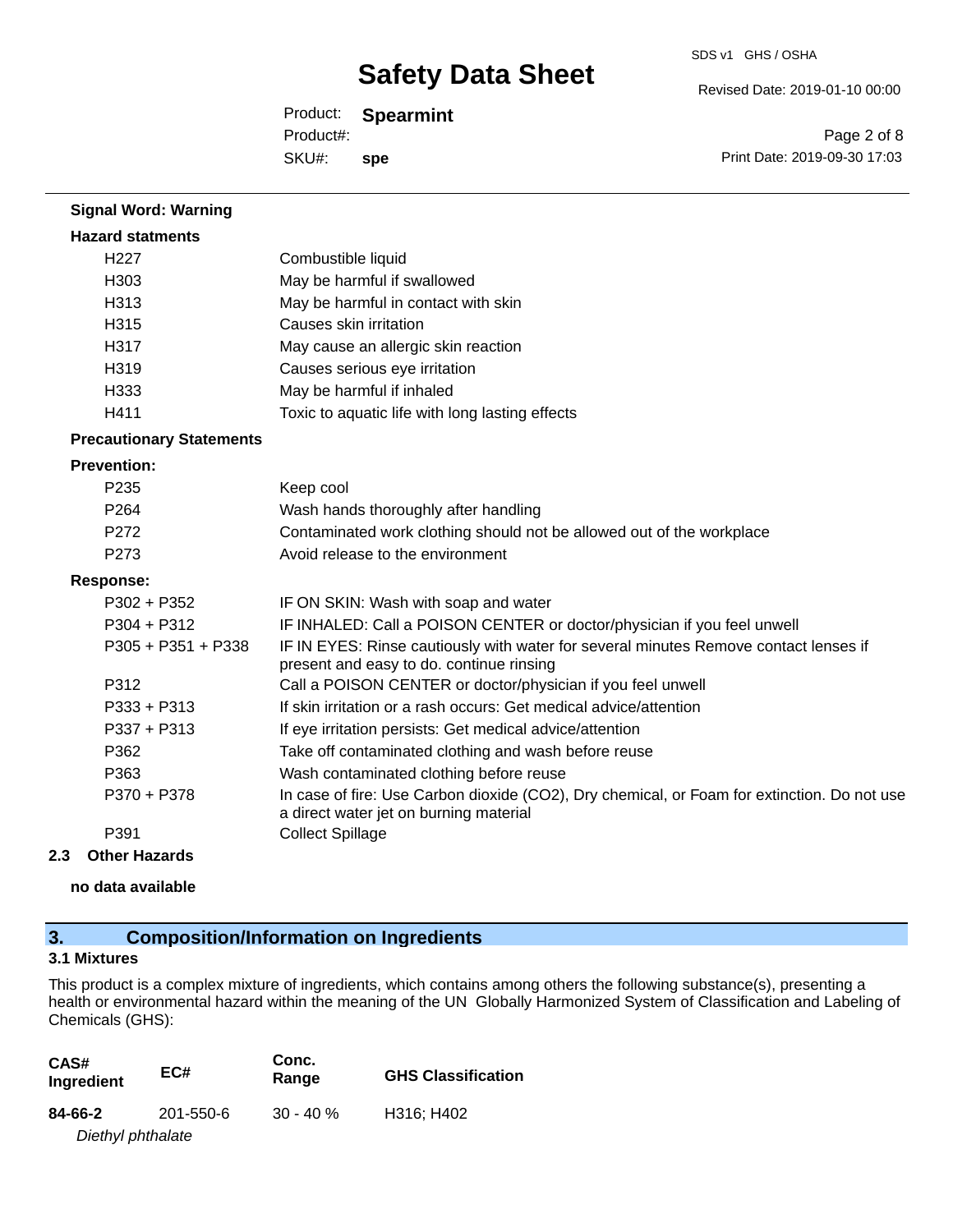SDS v1 GHS / OSHA

Revised Date: 2019-01-10 00:00

Print Date: 2019-09-30 17:03

Page 3 of 8

| Product:<br><b>Spearmint</b> |  |
|------------------------------|--|
|------------------------------|--|

Product#:

SKU#: **spe**

| CAS#<br>Ingredient | EC#                             | Conc.<br>Range | <b>GHS Classification</b>           |
|--------------------|---------------------------------|----------------|-------------------------------------|
| 6485-40-1          | 229-352-5                       | $10 - 20%$     | H227; H313; H317; H401              |
| I-Carvone          |                                 |                |                                     |
| 119-36-8           | 204-317-7                       | $5 - 10%$      | H302; H310; H402                    |
| Methyl salicylate  |                                 |                |                                     |
| 101-86-0           | 202-983-3                       | $5 - 10%$      | H303; H316; H317; H400; H411        |
|                    | Hexyl cinnamaldehyde            |                |                                     |
| 2050-08-0          | 218-080-2                       | $2 - 5%$       | H302; H400; H410                    |
| Amyl salicylate    |                                 |                |                                     |
| $140 - 11 - 4$     | 205-399-7                       | $2 - 5%$       | H303; H401; H412                    |
| Benzyl acetate     |                                 |                |                                     |
| 98-55-5            | 202-680-6                       | $2 - 5%$       | H227; H303; H315; H319; H401        |
| <b>Terpineol</b>   |                                 |                |                                     |
| 125-12-2           | 204-727-6                       | $2 - 5%$       | H227; H316; H401                    |
| Isobornyl acetate  |                                 |                |                                     |
| 78-70-6            | 201-134-4                       | $2 - 5%$       | H227; H303; H315; H317; H319; H402  |
| Linalool           |                                 |                |                                     |
| 5989-27-5          | 227-813-5                       | $2 - 5%$       | H226; H304; H315; H317; H400; H410  |
| Limonene           |                                 |                |                                     |
| 107-75-5           | 203-518-7                       | $2 - 5%$       | H317; H319; H402                    |
| Hydroxycitronellal |                                 |                |                                     |
| 54830-99-8         | 259-367-2                       | $1 - 2%$       | H303; H316; H402                    |
|                    | Acetoxydihydrodicyclopentadiene |                |                                     |
| 68737-61-1         | 272-113-5                       | $1 - 2%$       | H227; H303; H313; H315; H317; H401; |
|                    | Dimethyltetrahydro Benzaldehyde |                | H411                                |
| 68912-13-0         | 272-805-7                       | $1 - 2%$       | H401; H411                          |

*Hexahydro-methanoindenyl Propionate*

See Section 16 for full text of GHS classification codes

See Section 16 for full text of GHS classification codes which where not shown in section 2

Total Hydrocarbon Content (%  $w/w$ ) = 2.27

| 4.<br><b>First Aid Measures</b>                                    |                                                                                                               |
|--------------------------------------------------------------------|---------------------------------------------------------------------------------------------------------------|
| <b>Description of first aid measures</b><br>4.1                    |                                                                                                               |
| Inhalation:                                                        | Remove from exposure site to fresh air and keep at rest.<br>Obtain medical advice.                            |
| Eye Exposure:                                                      | Flush immediately with water for at least 15 minutes.<br>Contact physician if symptoms persist.               |
| <b>Skin Exposure:</b>                                              | Remove contaminated clothes. Wash thoroughly with water (and soap).<br>Contact physician if symptoms persist. |
| Ingestion:                                                         | Rinse mouth with water and obtain medical advice.                                                             |
| Most important symptoms and effects, both acute and delayed<br>4.2 |                                                                                                               |

**Symptoms:** no data available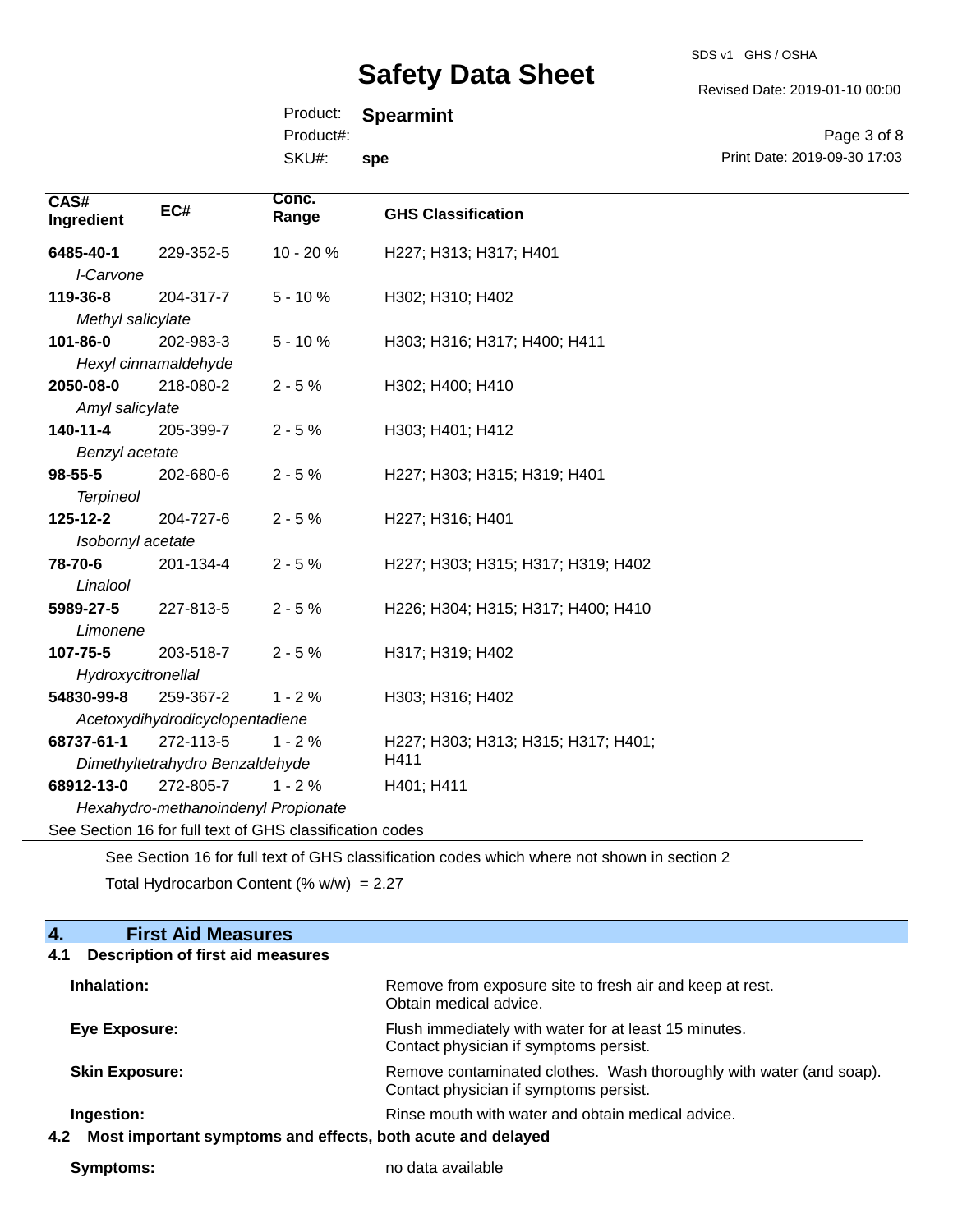SDS v1 GHS / OSHA

Revised Date: 2019-01-10 00:00

Product: **Spearmint** SKU#: Product#: **spe**

Page 4 of 8 Print Date: 2019-09-30 17:03

| <b>Risks:</b><br>4.3                                                    | Refer to Section 2.2 "Hazard Statements"<br>Indication of any immediate medical attention and special treatment needed |  |
|-------------------------------------------------------------------------|------------------------------------------------------------------------------------------------------------------------|--|
| Treatment:                                                              | Refer to Section 2.2 "Response"                                                                                        |  |
| 5.<br><b>Fire-Fighting measures</b>                                     |                                                                                                                        |  |
| 5.1<br><b>Extinguishing media</b>                                       |                                                                                                                        |  |
| Suitable:                                                               | Carbon dioxide (CO2), Dry chemical, Foam                                                                               |  |
| Unsuitable<br>5.2 Special hazards arising from the substance or mixture | Do not use a direct water jet on burning material                                                                      |  |
| During fire fighting:<br>5.3 Advice for firefighters                    | Water may be ineffective                                                                                               |  |
| <b>Further information:</b>                                             | Standard procedure for chemical fires                                                                                  |  |

### **6. Accidental Release Measures**

#### **6.1 Personal precautions, protective equipment and emergency procedures**

Avoid inhalation and contact with skin and eyes. A self-contained breathing apparatus is recommended in case of a major spill.

#### **6.2 Environmental precautions**

Keep away from drains, soil, and surface and groundwater.

#### **6.3 Methods and materials for containment and cleaning up**

Clean up spillage promptly. Remove ignition sources. Provide adequate ventilation. Avoid excessive inhalation of vapors. Gross spillages should be contained by use of sand or inert powder and disposed of according to the local regulations.

#### **6.4 Reference to other sections**

Not Applicable

# **7. Handling and Storage**

#### **7.1 Precautions for safe handling**

Apply according to good manufacturing and industrial hygiene practices with proper ventilation. Do not drink, eat or smoke while handling. Respect good personal hygiene.

## **7.2 Conditions for safe storage, including any incompatibilities**

Store in a cool, dry and ventilated area away from heat sources and protected from light in tightly closed original container. Avoid uncoated metal container. Keep air contact to a minimum.

### **7.3 Specific end uses**

No information available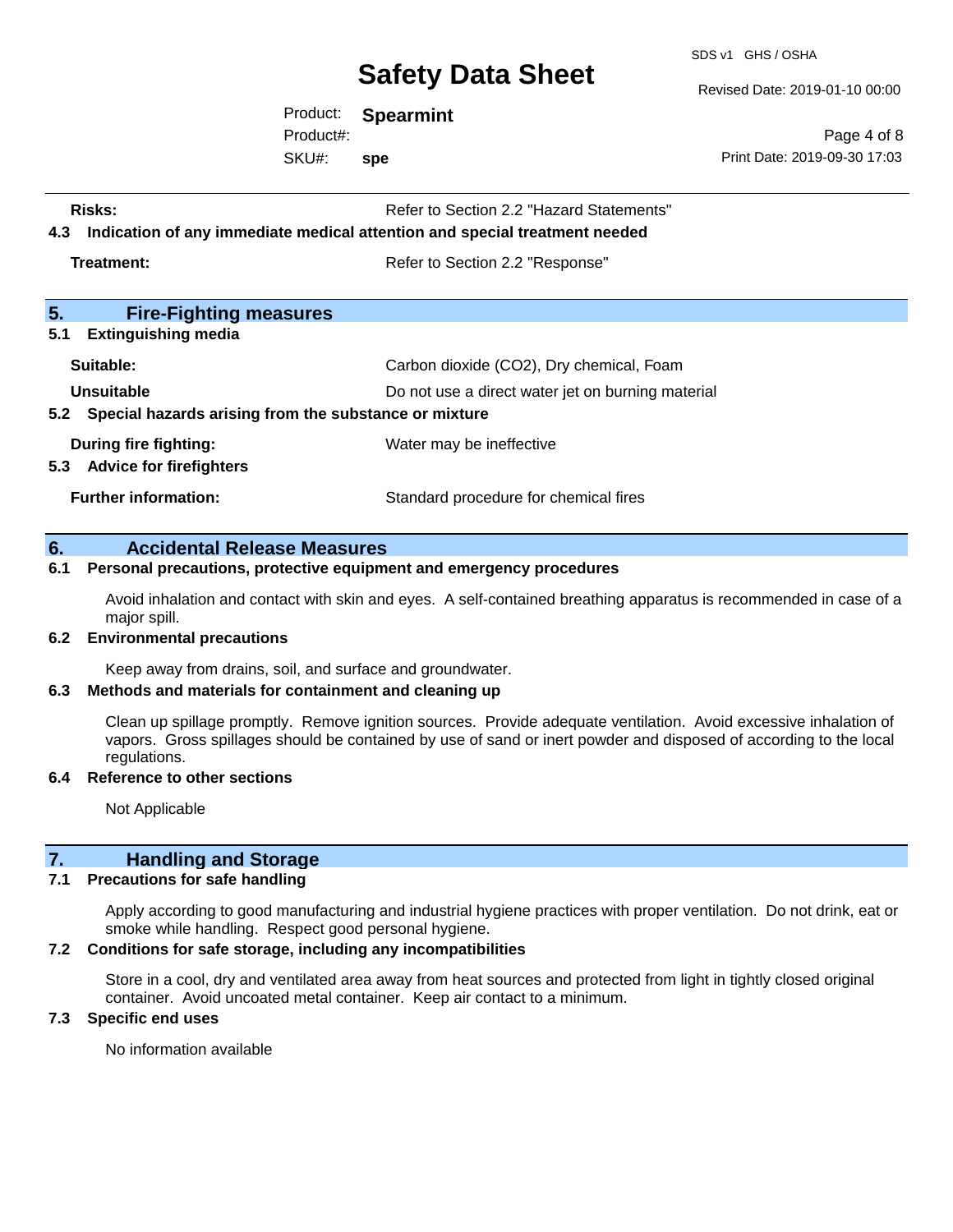Revised Date: 2019-01-10 00:00

Product: **Spearmint** SKU#: Product#: **spe**

Page 5 of 8 Print Date: 2019-09-30 17:03

| 8.                             |                   | <b>Exposure Controls/Personal Protection</b>                                                                                             |                  |       |      |                                          |
|--------------------------------|-------------------|------------------------------------------------------------------------------------------------------------------------------------------|------------------|-------|------|------------------------------------------|
| 8.1 Control parameters         |                   |                                                                                                                                          |                  |       |      |                                          |
| <b>Exposure Limits:</b>        |                   |                                                                                                                                          |                  |       |      |                                          |
| <b>Component</b>               |                   |                                                                                                                                          | ACGIH<br>TWA ppm | ACGIH | OSHA | <b>OSHA</b><br>STEL ppm TWA ppm STEL ppm |
| 84-66-2                        | Diethyl phthalate |                                                                                                                                          | 5                |       |      |                                          |
| 140-11-4                       | Benzyl acetate    |                                                                                                                                          | 10               |       |      |                                          |
| <b>Engineering Controls:</b>   |                   | Use local exhaust as needed.<br>8.2 Exposure controls - Personal protective equipment                                                    |                  |       |      |                                          |
| Eye protection:                |                   | Tightly sealed goggles, face shield, or safety glasses with brow guards and side shields, etc.<br>as may be appropriate for the exposure |                  |       |      |                                          |
| <b>Respiratory protection:</b> |                   | Avoid excessive inhalation of concentrated vapors. Apply local ventilation where appropriate.                                            |                  |       |      |                                          |
| <b>Skin protection:</b>        |                   | Avoid Skin contact. Use chemically resistant gloves as needed.                                                                           |                  |       |      |                                          |

**9. Physical and Chemical Properties** 

# **9.1 Information on basic physical and chemical properties**

| Appearance:                  | Liquid                        |
|------------------------------|-------------------------------|
| Odor:                        | Conforms to Standard          |
| Color:                       | Colorless to Yellow Tint (G1) |
| <b>Viscosity:</b>            | Liquid                        |
| <b>Freezing Point:</b>       | Not determined                |
| <b>Boiling Point:</b>        | Not determined                |
| <b>Melting Point:</b>        | Not determined                |
| <b>Flashpoint (CCCFP):</b>   | 190 F (87.78 C)               |
| <b>Auto flammability:</b>    | Not determined                |
| <b>Explosive Properties:</b> | None Expected                 |
| <b>Oxidizing properties:</b> | None Expected                 |
| Vapor Pressure (mmHg@20 C):  | 0.0708                        |
| %VOC:                        | 0.07                          |
| Specific Gravity @ 25 C:     | 1.0180                        |
| Density @ 25 C:              | 1.0150                        |
| Refractive Index @ 20 C:     | 1.4950                        |
| Soluble in:                  | Oil                           |

# **10. Stability and Reactivity**

**10.1 Reactivity** None **10.2 Chemical stability** Stable

**10.3 Possibility of hazardous reactions** None known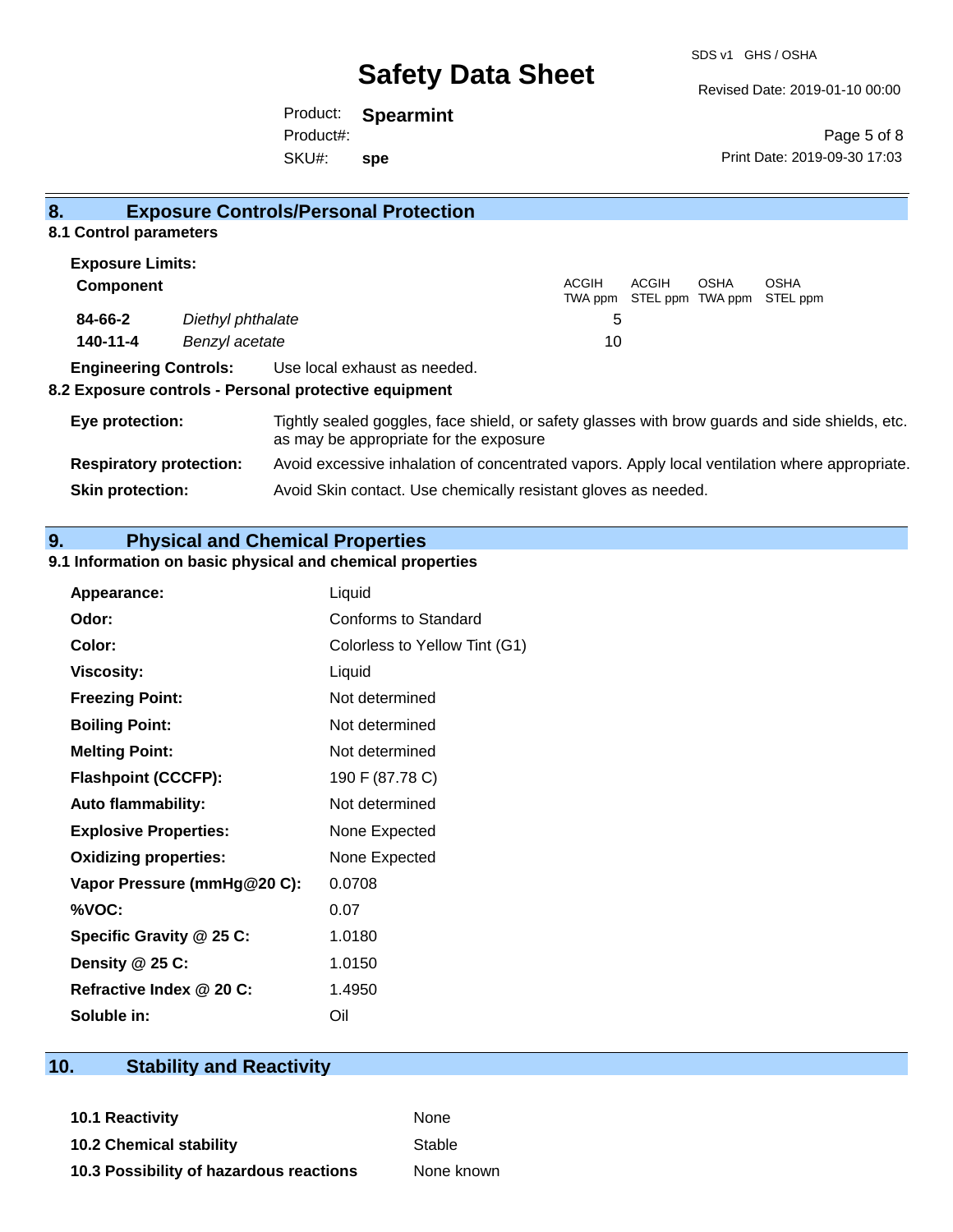SDS v1 GHS / OSHA

Revised Date: 2019-01-10 00:00

Product: **Spearmint** SKU#: Product#: **spe**

Page 6 of 8 Print Date: 2019-09-30 17:03

| 10.5 Incompatible materials           | Strong oxidiz |
|---------------------------------------|---------------|
| 10.6 Hazardous decomposition products | None known    |

**10.4 Conditions to avoid** None known

**10.5 Incompatible materials** Strong oxidizing agents, strong acids, and alkalis

# **11. Toxicological Information**

#### **11.1 Toxicological Effects**

Acute Toxicity Estimates (ATEs) based on the individual Ingredient Toxicity Data utilizing the "Additivity Formula"

| (LD50: 3752.8125) May be harmful in contact with skin<br>Acute toxicity - Dermal - (Rabbit) mg/kg<br>Acute toxicity - Inhalation - (Rat) mg/L/4hr<br>(LD50: 29.7897) May be harmful if inhaled<br><b>Skin corrosion / irritation</b><br>May be harmful if inhaled<br>Serious eye damage / irritation<br>Causes serious eye irritation<br>Not classified - the classification criteria are not met<br><b>Respiratory sensitization</b><br><b>Skin sensitization</b><br>May cause an allergic skin reaction<br>Not classified - the classification criteria are not met<br><b>Germ cell mutagenicity</b><br>Not classified - the classification criteria are not met<br>Carcinogenicity<br><b>Reproductive toxicity</b><br>Not classified - the classification criteria are not met<br>Specific target organ toxicity - single exposure<br>Not classified - the classification criteria are not met<br>Not classified - the classification criteria are not met<br>Specific target organ toxicity - repeated exposure<br>Not classified - the classification criteria are not met<br><b>Aspiration hazard</b> | Acute toxicity - Oral - (Rat) mg/kg | (LD50: 3382.2996) May be harmful if swallowed |
|-------------------------------------------------------------------------------------------------------------------------------------------------------------------------------------------------------------------------------------------------------------------------------------------------------------------------------------------------------------------------------------------------------------------------------------------------------------------------------------------------------------------------------------------------------------------------------------------------------------------------------------------------------------------------------------------------------------------------------------------------------------------------------------------------------------------------------------------------------------------------------------------------------------------------------------------------------------------------------------------------------------------------------------------------------------------------------------------------------------|-------------------------------------|-----------------------------------------------|
|                                                                                                                                                                                                                                                                                                                                                                                                                                                                                                                                                                                                                                                                                                                                                                                                                                                                                                                                                                                                                                                                                                             |                                     |                                               |
|                                                                                                                                                                                                                                                                                                                                                                                                                                                                                                                                                                                                                                                                                                                                                                                                                                                                                                                                                                                                                                                                                                             |                                     |                                               |
|                                                                                                                                                                                                                                                                                                                                                                                                                                                                                                                                                                                                                                                                                                                                                                                                                                                                                                                                                                                                                                                                                                             |                                     |                                               |
|                                                                                                                                                                                                                                                                                                                                                                                                                                                                                                                                                                                                                                                                                                                                                                                                                                                                                                                                                                                                                                                                                                             |                                     |                                               |
|                                                                                                                                                                                                                                                                                                                                                                                                                                                                                                                                                                                                                                                                                                                                                                                                                                                                                                                                                                                                                                                                                                             |                                     |                                               |
|                                                                                                                                                                                                                                                                                                                                                                                                                                                                                                                                                                                                                                                                                                                                                                                                                                                                                                                                                                                                                                                                                                             |                                     |                                               |
|                                                                                                                                                                                                                                                                                                                                                                                                                                                                                                                                                                                                                                                                                                                                                                                                                                                                                                                                                                                                                                                                                                             |                                     |                                               |
|                                                                                                                                                                                                                                                                                                                                                                                                                                                                                                                                                                                                                                                                                                                                                                                                                                                                                                                                                                                                                                                                                                             |                                     |                                               |
|                                                                                                                                                                                                                                                                                                                                                                                                                                                                                                                                                                                                                                                                                                                                                                                                                                                                                                                                                                                                                                                                                                             |                                     |                                               |
|                                                                                                                                                                                                                                                                                                                                                                                                                                                                                                                                                                                                                                                                                                                                                                                                                                                                                                                                                                                                                                                                                                             |                                     |                                               |
|                                                                                                                                                                                                                                                                                                                                                                                                                                                                                                                                                                                                                                                                                                                                                                                                                                                                                                                                                                                                                                                                                                             |                                     |                                               |
|                                                                                                                                                                                                                                                                                                                                                                                                                                                                                                                                                                                                                                                                                                                                                                                                                                                                                                                                                                                                                                                                                                             |                                     |                                               |

# **12. Ecological Information**

**12.1 Toxicity**

| <b>Acute acquatic toxicity</b>     | Not classified - the classification criteria are not met |
|------------------------------------|----------------------------------------------------------|
| <b>Chronic acquatic toxicity</b>   | Toxic to aquatic life with long lasting effects          |
| <b>Toxicity Data on soil</b>       | no data available                                        |
| <b>Toxicity on other organisms</b> | no data available                                        |
|                                    |                                                          |
| 12.2 Persistence and degradability | no data available                                        |
| 12.3 Bioaccumulative potential     | no data available                                        |
| 12.4 Mobility in soil              | no data available                                        |
| 12.5 Other adverse effects         | no data available                                        |

## **13. Disposal Conditions**

### **13.1 Waste treatment methods**

Do not allow product to reach sewage systems. Dispose of in accordance with all local and national regulations. Send to a licensed waste management company.The product should not be allowed to enter drains, water courses or the soil. Do not contaminate ponds, waterways or ditches with chemical or used container.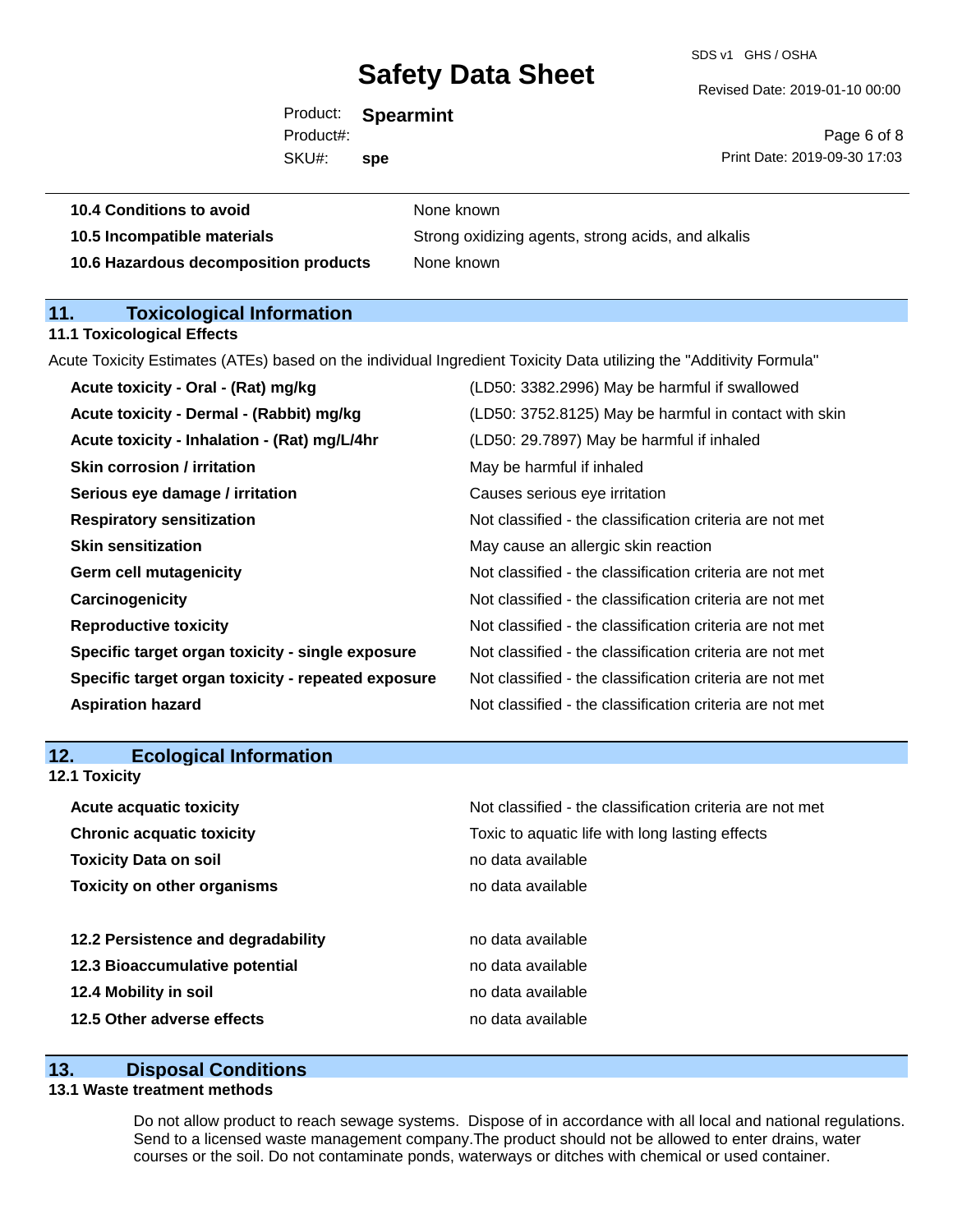SDS v1 GHS / OSHA

Revised Date: 2019-01-10 00:00

|           | Product: Spearmint |                              |
|-----------|--------------------|------------------------------|
| Product#: |                    | Page 7 of 8                  |
| SKU#:     | spe                | Print Date: 2019-09-30 17:03 |

# **14. Transport Information**

| <b>Marine Pollutant</b>                                       | Yes. Ingredient of greatest environmental impact:<br>2050-08-0 : (2 - 5 %) : Amyl salicylate |              |                                     |                 |               |
|---------------------------------------------------------------|----------------------------------------------------------------------------------------------|--------------|-------------------------------------|-----------------|---------------|
| <b>Regulator</b>                                              |                                                                                              | <b>Class</b> | <b>Pack Group</b>                   | <b>Sub Risk</b> | UN-nr.        |
| U.S. DOT (Non-Bulk)                                           |                                                                                              |              | Not Regulated - Not Dangerous Goods |                 |               |
| <b>Chemicals NOI</b>                                          |                                                                                              |              |                                     |                 |               |
| <b>ADR/RID (International Road/Rail)</b>                      |                                                                                              |              |                                     |                 |               |
| <b>Environmentally Hazardous</b><br>Substance, Liquid, n.o.s. |                                                                                              | 9            | Ш                                   |                 | <b>UN3082</b> |
| <b>IATA (Air Cargo)</b>                                       |                                                                                              |              |                                     |                 |               |
| <b>Environmentally Hazardous</b><br>Substance, Liquid, n.o.s. |                                                                                              | 9            | Ш                                   |                 | <b>UN3082</b> |
| <b>IMDG (Sea)</b>                                             |                                                                                              |              |                                     |                 |               |
| <b>Environmentally Hazardous</b><br>Substance, Liquid, n.o.s. |                                                                                              | 9            | $\mathbf{III}$                      |                 | <b>UN3082</b> |

| 15.                                       |                                 | <b>Regulatory Information</b>            |                                                              |                                                 |
|-------------------------------------------|---------------------------------|------------------------------------------|--------------------------------------------------------------|-------------------------------------------------|
|                                           | <b>U.S. Federal Regulations</b> |                                          |                                                              |                                                 |
| <b>TSCA (Toxic Substance Control Act)</b> |                                 |                                          | All components of the substance/mixture are listed or exempt |                                                 |
|                                           |                                 |                                          | 40 CFR(EPCRA, SARA, CERCLA and CAA)                          | This product contains the following components: |
|                                           | 84-66-2                         | 201-550-6 30 - 40 %                      |                                                              | Diethyl phthalate                               |
|                                           | <b>U.S. State Regulations</b>   |                                          |                                                              |                                                 |
|                                           |                                 | <b>California Proposition 65 Warning</b> |                                                              | This product contains the following components: |
|                                           |                                 |                                          | 123-35-3(NF 204-622-5 0.01 - 0.1%                            | beta-Myrcene (Natural Source)                   |
|                                           | <b>Canadian Regulations</b>     |                                          |                                                              |                                                 |
| <b>DSL</b>                                |                                 |                                          |                                                              | 100.00% of the components are listed or exempt. |

# **16. Other Information**

# **GHS H-Statements referred to under section 3 and not listed in section 2**

| H226 : Flammable liquid and vapour                          | H302: Harmful if swallowed                               |
|-------------------------------------------------------------|----------------------------------------------------------|
| H304 : May be fatal if swallowed and enters airways         | H310 : Fatal in contact with skin                        |
| H316 : Causes mild skin irritation                          | H400 : Very Toxic to aquatic life                        |
| H401 : Toxic to aquatic life                                | H402 : Harmful to aquatic life                           |
| H410 : Very toxic to aquatic life with long lasting effects | H412 : Harmful to aquatic life with long lasting effects |
| <b>Total Fractional Values</b>                              |                                                          |
| (TFV) Risk                                                  | (TFV) Risk                                               |
| (167.84) Acute Toxicity Inhalation, Category 5              | (27.64) Aquatic Chronic Toxicity, Category 3             |
| (17.50) Sensitization, Skin, Category 1B                    | (5.76) Skin Corrosion/Irritation, Category 3             |
| (2.75) Aquatic Chronic Toxicity, Category 2                 | (1.81) Eye Damage/Eye Irritation, Category 2A            |
| (1.48) Acute Toxicity Oral, Category 5                      | (1.33) Acute Toxicity Dermal, Category 5                 |
|                                                             |                                                          |